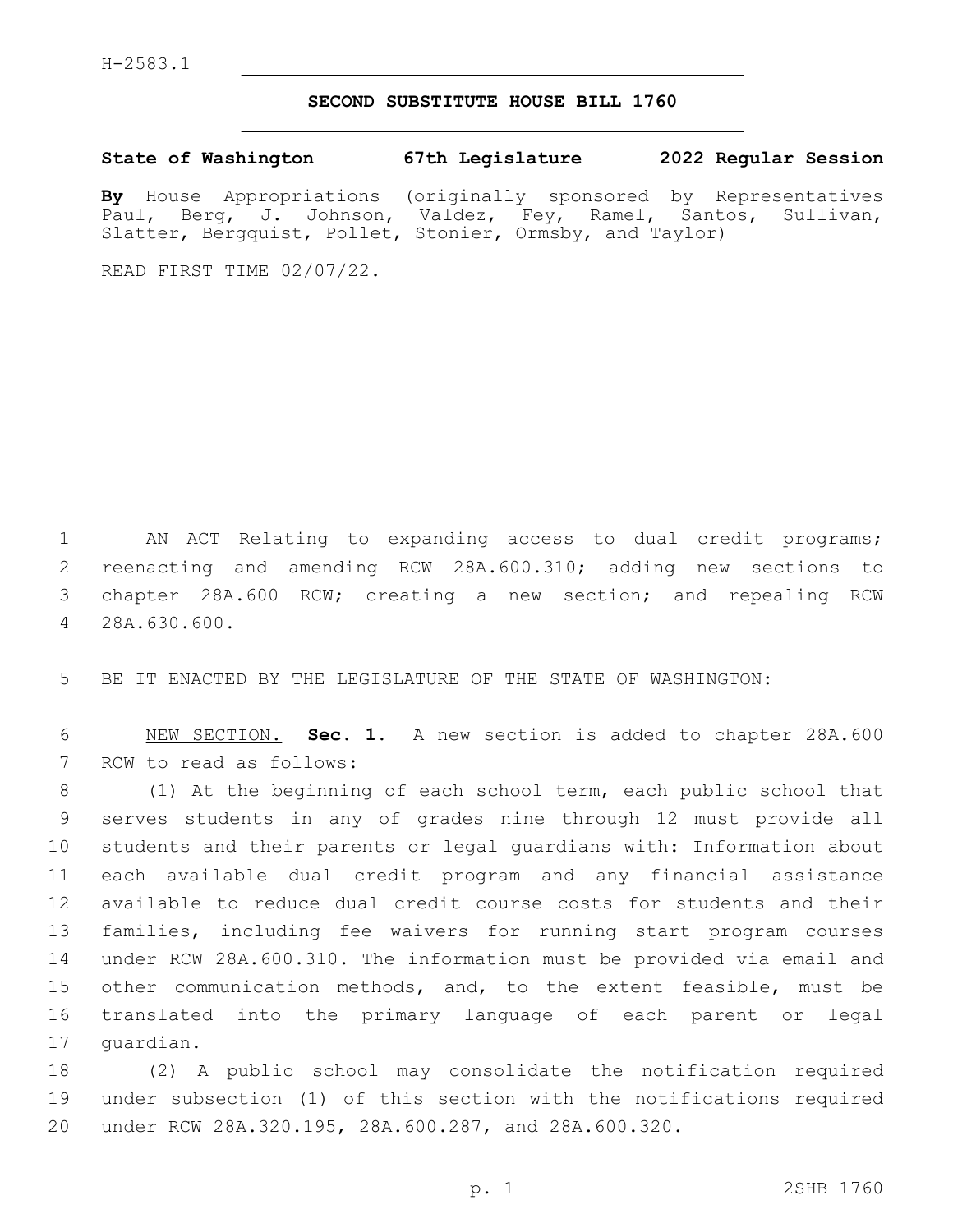(3) As used in this section, "public school" has the same meaning 2 as in RCW 28A.150.010.

 NEW SECTION. **Sec. 2.** A new section is added to chapter 28A.600 4 RCW to read as follows:

 (1) Students participating in running start programs may be funded up to a combined maximum enrollment of 1.6 full-time equivalents, including school district and institution of higher 8 education enrollment.

 (2) In calculating the combined full-time equivalents, the office 10 of the superintendent of public instruction:

 (a) Must adopt rules to fund the participating student's enrollment in running start courses provided by the institution of 13 higher education during the summer academic term; and

 (b) May average the participating student's September through June enrollment to account for differences in the start and end dates for courses provided by the high school and the institution of higher 17 education.

 (3) Running start programs as a service delivery model, associated funding levels beyond 1.0 full-time equivalent per student, and funding for high school graduates enrolled in running start courses under RCW 28A.600.310(1)(b), are not part of the state's statutory program of basic education under chapter 28A.150 23 RCW.

 (4) The office of the superintendent of public instruction, in consultation with the state board for community and technical colleges, the participating institutions of higher education, the 27 student achievement council, and the education data center, must annually track, and report to the fiscal committees of the legislature, the combined full-time equivalent experience of students participating in running start programs, including course load analyses and enrollments by high school and participating 32 institutions of higher education.

 **Sec. 3.** RCW 28A.600.310 and 2019 c 252 s 115 and 2019 c 176 s 2 are each reenacted and amended to read as follows:

 (1) Student eligibility for the running start program is provided in this subsection (1).

37 (a) Eleventh and ((twelfth)) 12th grade students or students who have not yet received the credits required for the award of a high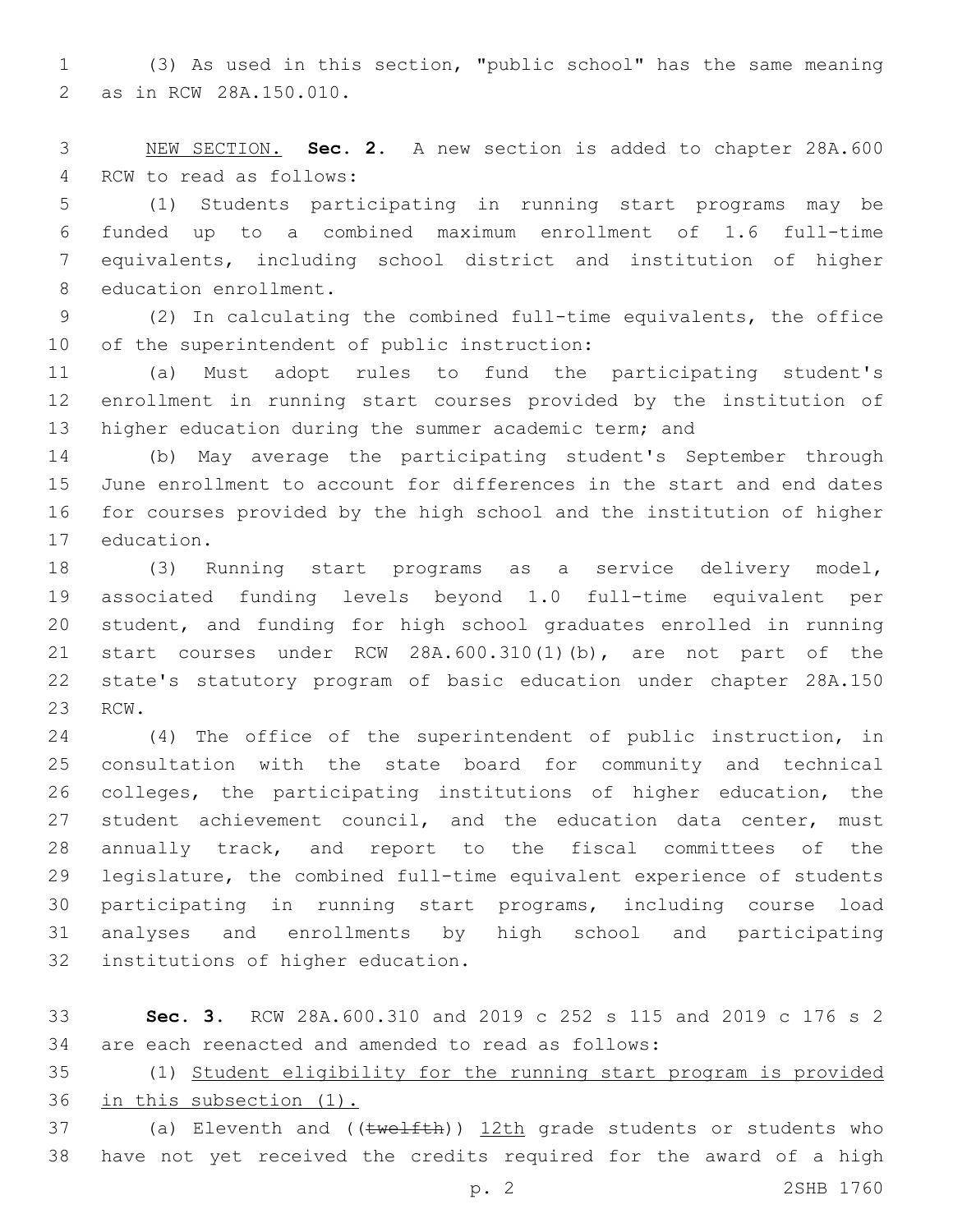1 school diploma and are eligible to be in the ((eleventh)) 11th or 2 ((twelfth)) 12th grade((s)) may apply to a participating institution 3 of higher education to enroll in courses or programs offered by the institution of higher education.4

5 (b) ((The course sections and programs offered as running start 6 courses must also be open for registration to matriculated students 7 at the participating institution of higher education and may not be a 8 course consisting solely of high school students offered at a high 9 school campus)) High school graduates who have 15 or fewer college 10 credits to earn before meeting associate degree requirements may 11 continue participation in the running start program and earn up to 15 12 college credits during the summer academic term following their high 13 school graduation.

 (c) A student receiving home-based instruction enrolling in a public high school for the sole purpose of participating in courses or programs offered by institutions of higher education shall not be counted by the school district in any required state or federal accountability reporting if the student's parents or guardians filed a declaration of intent to provide home-based instruction and the student received home-based instruction during the school year before the school year in which the student intends to participate in courses or programs offered by the institution of higher education. Students receiving home-based instruction under chapter 28A.200 RCW and students attending private schools approved under chapter 28A.195 RCW shall not be required to meet the student learning goals or to 26 learn the state learning standards. ((However, students are eligible  $\pm \Theta$ ))

28 (2) Students may enroll in courses or programs in participating 29 ((universities)) institutions of higher education only if the board 30 of directors of the student's school district has decided to 31 participate in the running start program. Participating institutions 32 of higher education, in consultation with school districts, may 33 establish admission standards for these students. If the institution 34 of higher education accepts a secondary school ((pupil)) student for 35 enrollment under this section, the institution of higher education 36 shall send written notice to the ((pupil)) student and the 37 ((pupil's)) student's school district within ((ten)) 10 days of 38 acceptance. The notice shall indicate the course and hours of 39 enrollment for that ((pupil)) student.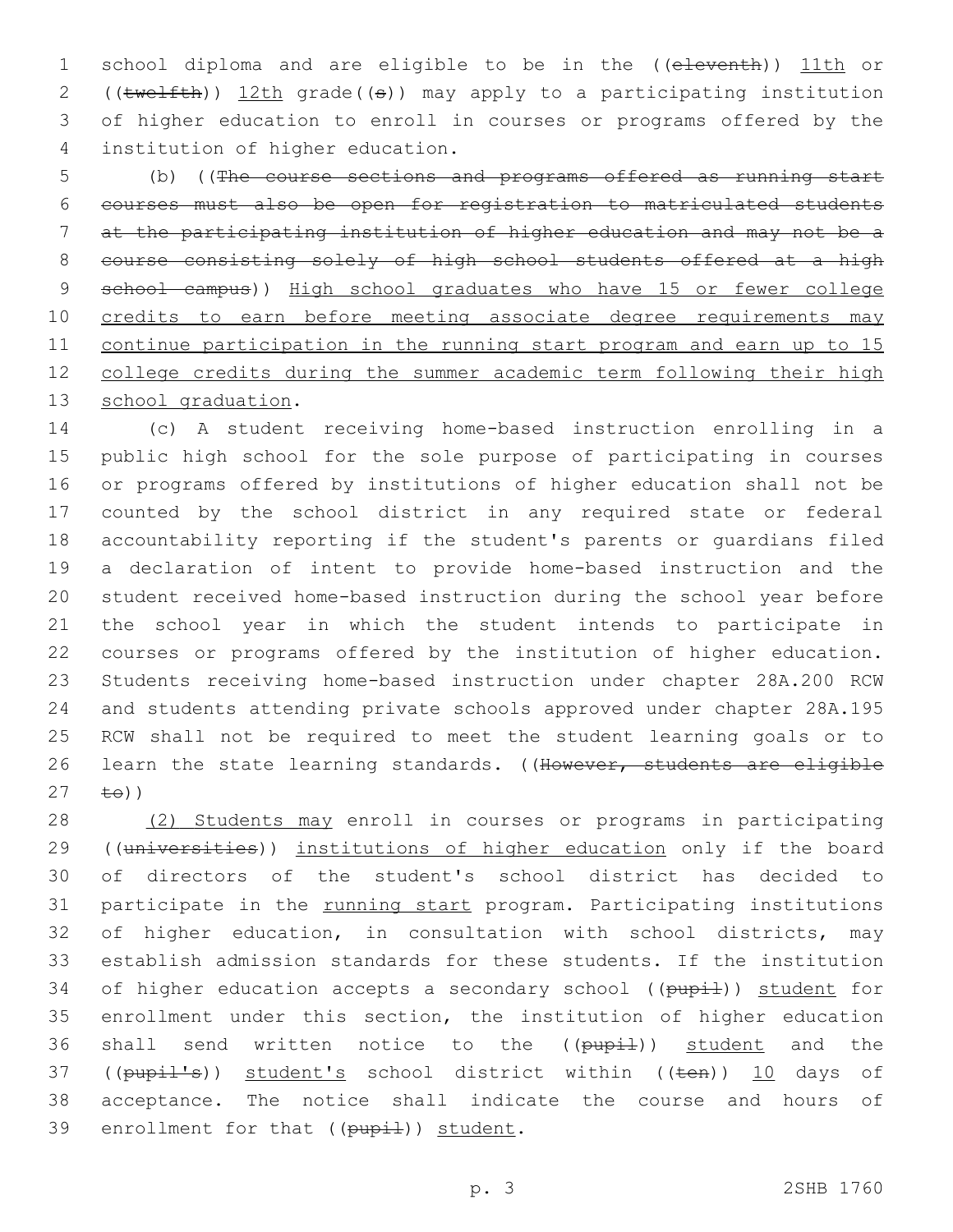( $(\frac{1}{2})$ ) (3) The course sections and programs offered as running start courses must be open for registration to matriculated students at the participating institution of higher education and may not be a course consisting solely of high school students offered at a high school campus.

 (4)(a) In lieu of tuition and fees, as defined in RCW 28B.15.020 7 and 28B.15.041:

 (i) Running start students shall pay to the community or technical college all other mandatory fees as established by each community or technical college and, in addition, the state board for 11 community and technical colleges may authorize a fee of up to  $((\text{ten}))$ 12 10 percent of tuition and fees as defined in RCW 28B.15.020 and 13 28B.15.041; and

 (ii) All other institutions of higher education operating a running start program may charge running start students a fee of up 16 to ((ten)) 10 percent of tuition and fees as defined in RCW 28B.15.020 and 28B.15.041 in addition to technology fees.

18 (b) The fees charged under this subsection  $((+2))$   $(4)$  shall be 19 prorated based on credit load.

 (c) Students may pay fees under this subsection (4) with advanced college tuition payment program tuition units at a rate set by the advanced college tuition payment program governing body under chapter 23 28B.95 RCW.

24 ( $(\overline{3})$ ) (5)(a) The institutions of higher education must make available fee waivers for low-income running start students. A student shall be considered low income and eligible for a fee waiver upon proof that the student is currently qualified to receive free or reduced-price lunch. Acceptable documentation of low-income status may also include, but is not limited to, documentation that a student has been deemed eligible for free or reduced-price lunches in the last five years, or other criteria established in the institution's 32 policy.

 (b)(i) By the beginning of the 2020-21 school year, school districts, upon knowledge of a low-income student's enrollment in running start, must provide documentation of the student's low-income status, under (a) of this subsection, directly to institutions of 37 higher education.

 (ii) Subject to the availability of amounts appropriated for this specific purpose, the office of the superintendent of public instruction, in consultation with the Washington student achievement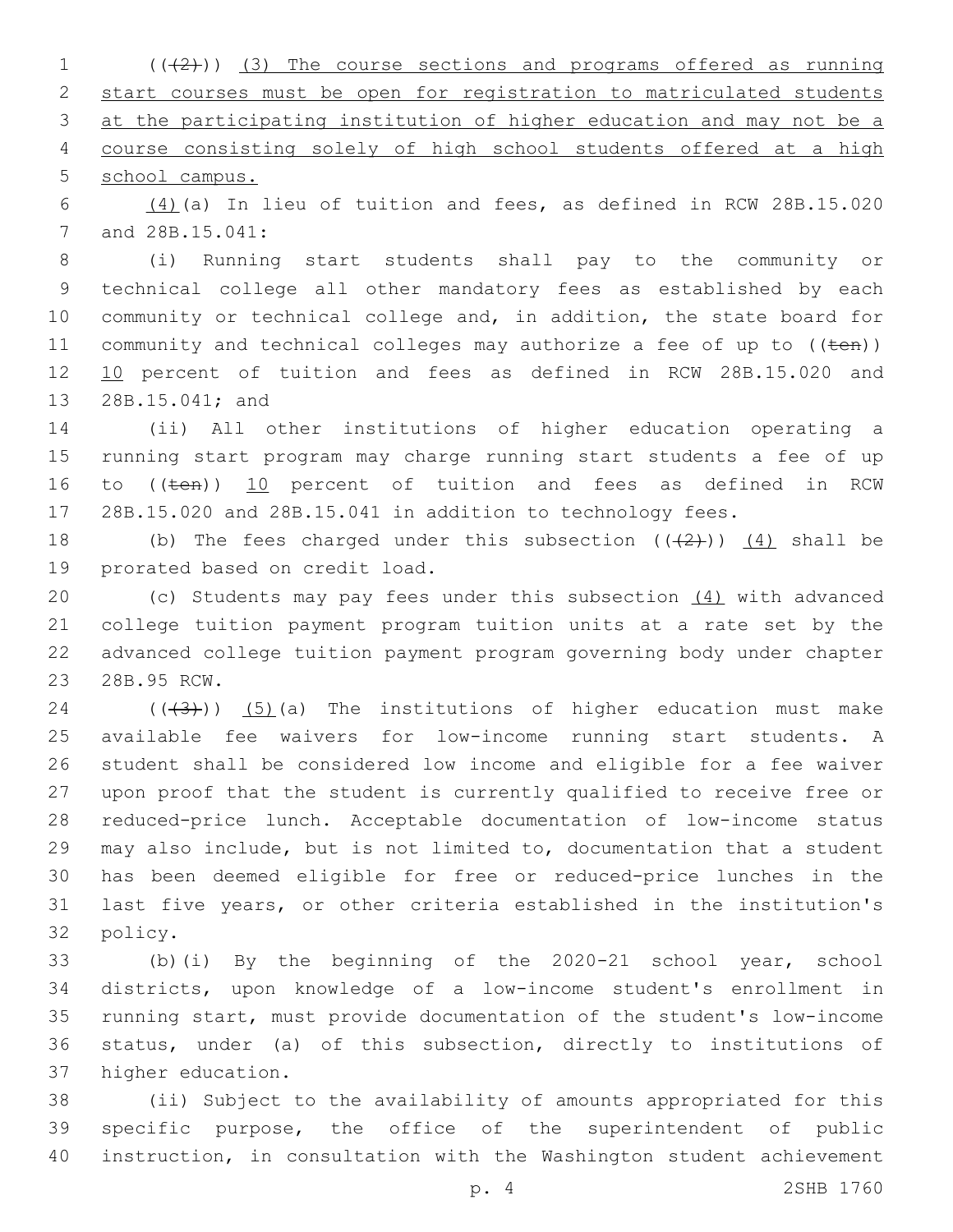council, shall develop a centralized process for school districts to provide students' low-income status to institutions of higher education to meet the requirements of (b)(i) of this subsection.

 (c) Institutions of higher education, in collaboration with relevant student associations, shall aim to have students who can benefit from fee waivers take advantage of these waivers. Institutions shall make every effort to communicate to students and their families the benefits of the waivers and provide assistance to students and their families on how to apply. Information about waivers shall, to the greatest extent possible, be incorporated into financial aid counseling, admission information, and individual billing statements. Institutions also shall, to the greatest extent possible, use all means of communication, including but not limited 14 to websites, online catalogues, admission and registration forms, mass email messaging, social media, and outside marketing to ensure that information about waivers is visible, compelling, and reaches the maximum number of students and families that can benefit.

18 (((4))) (6) The ((pupil's)) student's school district shall transmit to the institution of higher education an amount per each full-time equivalent college student at statewide uniform rates for vocational and nonvocational students. The superintendent of public instruction shall separately calculate and allocate moneys 23 appropriated for basic education under RCW 28A.150.260, and equivalent amounts for high school graduates enrolled in running 25 start courses under subsection (1)(b) of this section, to school districts for purposes of making such payments and for granting school districts seven percent thereof to offset program related costs. The calculations and allocations shall be based upon the estimated statewide annual average per full-time equivalent high school student allocations under RCW 28A.150.260, excluding small high school enhancements, and applicable rules adopted under chapter 34.05 RCW. The superintendent of public instruction, participating institutions of higher education, and the state board for community and technical colleges shall consult on the calculation and distribution of the funds. The funds received by the institution of higher education from the school district shall not be deemed tuition or operating fees and may be retained by the institution of higher education. A student enrolled under this subsection shall be counted for the purpose of meeting enrollment targets in accordance with terms and conditions specified in the omnibus appropriations act.